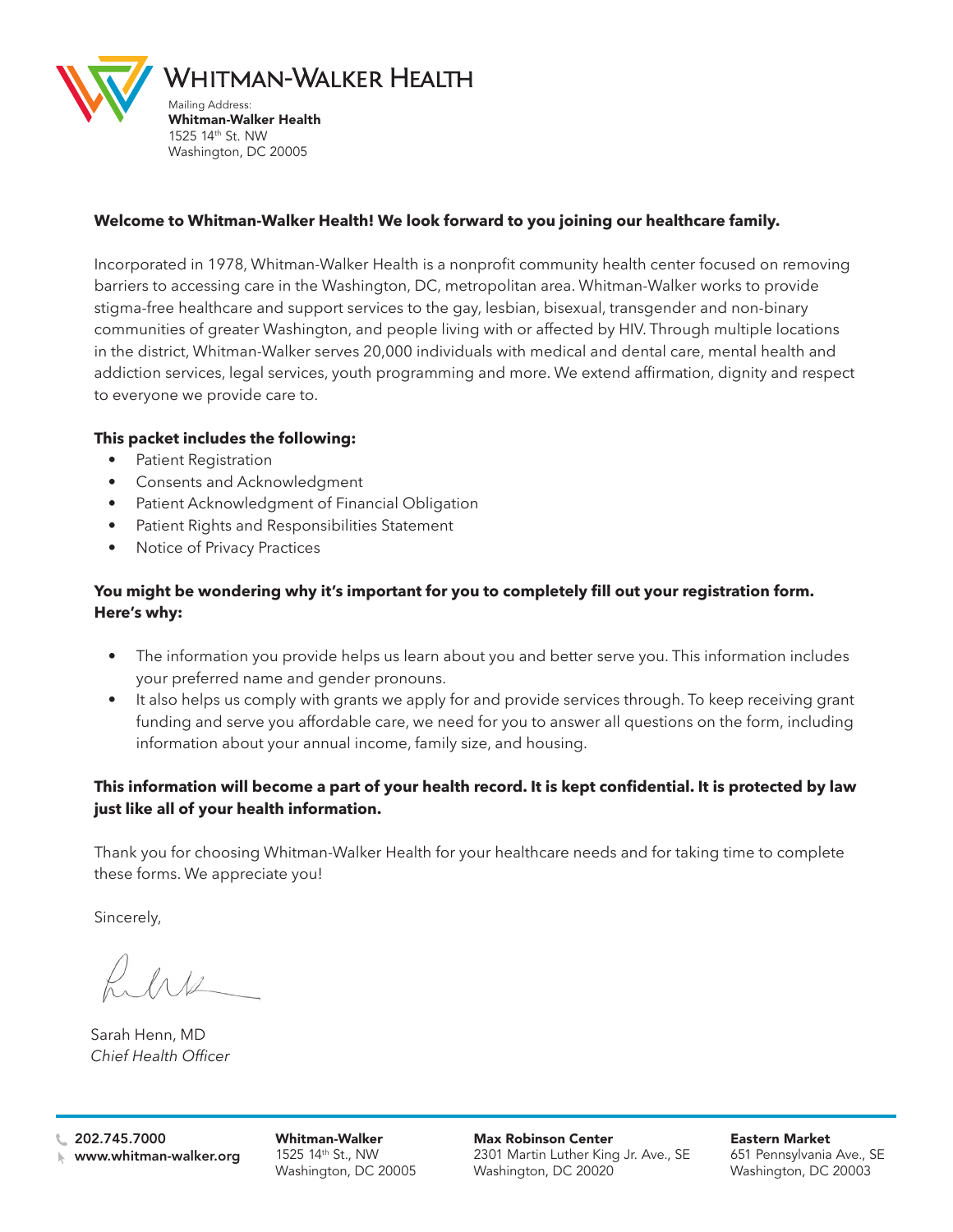

# Patient Registration Form

Welcome to Whitman-Walker Health! We are happy you have chosen us for your care. To register, please complete this form. Several of the items below help us ensure that we are meeting the needs of the population we serve, so please be as thorough as you can. Let us know if you have any questions or if you need help in completing this form.

### HOW CAN WE HELP YOU?

| <b>Primary Medical Care</b><br><b>HIV Medical Care/Red Carpet</b><br><b>HIV Testing</b><br><b>STI Testing</b><br>Post-Exposure Prophylaxis (PEP)<br>(I believe I was exposed to HIV)<br>Gender-Affirming Care                                                                                                                                   |        | Pre-Exposure Prophylaxis (PrEP)<br>Substance Abuse Services<br><b>Support Groups</b><br>Dental<br><b>Legal Services</b><br>Aesthetics                                                                                                                                                                                                                                                                                                                                                                                                 |                               | Wellness services available for existing eligible patients:<br>Acupuncture<br>Diabetes Education<br>Massage Therapy<br><b>Mental Health Counseling</b><br><b>Nutrition</b>                                                                                                                                                                                                                                                                                                                                                                  |           | Reiki<br>Psychiatry<br><b>Smoking Cessation</b><br>Yoga                                                                                                                                                                                                                                                                                    |  |
|-------------------------------------------------------------------------------------------------------------------------------------------------------------------------------------------------------------------------------------------------------------------------------------------------------------------------------------------------|--------|---------------------------------------------------------------------------------------------------------------------------------------------------------------------------------------------------------------------------------------------------------------------------------------------------------------------------------------------------------------------------------------------------------------------------------------------------------------------------------------------------------------------------------------|-------------------------------|---------------------------------------------------------------------------------------------------------------------------------------------------------------------------------------------------------------------------------------------------------------------------------------------------------------------------------------------------------------------------------------------------------------------------------------------------------------------------------------------------------------------------------------------|-----------|--------------------------------------------------------------------------------------------------------------------------------------------------------------------------------------------------------------------------------------------------------------------------------------------------------------------------------------------|--|
| <b>First Name:</b>                                                                                                                                                                                                                                                                                                                              |        |                                                                                                                                                                                                                                                                                                                                                                                                                                                                                                                                       | Middle Initial:<br>Last Name: |                                                                                                                                                                                                                                                                                                                                                                                                                                                                                                                                             |           |                                                                                                                                                                                                                                                                                                                                            |  |
| I go by (Name):                                                                                                                                                                                                                                                                                                                                 |        |                                                                                                                                                                                                                                                                                                                                                                                                                                                                                                                                       |                               |                                                                                                                                                                                                                                                                                                                                                                                                                                                                                                                                             |           |                                                                                                                                                                                                                                                                                                                                            |  |
| Date of Birth:                                                                                                                                                                                                                                                                                                                                  | Month: | Day:                                                                                                                                                                                                                                                                                                                                                                                                                                                                                                                                  | Year:                         | Social Security Number: __ __ __ __ __ __ __ __ __                                                                                                                                                                                                                                                                                                                                                                                                                                                                                          |           |                                                                                                                                                                                                                                                                                                                                            |  |
| <b>Street Address:</b>                                                                                                                                                                                                                                                                                                                          |        |                                                                                                                                                                                                                                                                                                                                                                                                                                                                                                                                       |                               |                                                                                                                                                                                                                                                                                                                                                                                                                                                                                                                                             | Apt. No.: | D.C. Ward:                                                                                                                                                                                                                                                                                                                                 |  |
| City:                                                                                                                                                                                                                                                                                                                                           |        | State:                                                                                                                                                                                                                                                                                                                                                                                                                                                                                                                                |                               | Zip:                                                                                                                                                                                                                                                                                                                                                                                                                                                                                                                                        |           | Whitman-Walker will send you mail<br>to the listed address. We believe it<br>important to communicate with you,                                                                                                                                                                                                                            |  |
| Phone<br>Numbers:                                                                                                                                                                                                                                                                                                                               |        | Is your housing: Officialle DUnstable DTemporary<br>and at times, we do mail information.<br><b>Patient Portal:</b><br>The most secure way to communicate with us is via our patient portal. Please show us<br>your identification and provide your email address.<br>Home Number: National Accounts and Accounts and Accounts are also as a series of the series of the series of the series of the series of the series of the series of the series of the series of the series of the series of t<br>Email Address: Email Address: |                               |                                                                                                                                                                                                                                                                                                                                                                                                                                                                                                                                             |           |                                                                                                                                                                                                                                                                                                                                            |  |
| Gender Identity:<br>$\square$ Man<br>$\Box$ Woman<br>$\Box$ Trans Man<br>$\Box$ Trans Woman<br>□ Genderqueer/Non-binary<br><b>C</b> and the contract of the contract of                                                                                                                                                                         |        | Sex Assigned at Birth:<br>$\Box$ Male<br>$\Box$ Female<br>$\Box$ Intersex<br><b>Experience</b> in the second state                                                                                                                                                                                                                                                                                                                                                                                                                    |                               | Do you identify as<br>transgender?<br>$\Box$ Yes $\Box$ No<br><b>Gender Pronouns:</b><br>$\Box$ He/Him/His<br>$\square$ She/Her/Hers<br>□ They/Them/Theirs<br>$\Box$ and $\Box$ and $\Box$ and $\Box$                                                                                                                                                                                                                                                                                                                                       |           | <b>Sexual Orientation:</b><br>□ Lesbian, Gay, Homosexual<br>□ Straight, Heterosexual<br>$\Box$ Bisexual<br>$\Box$ and the set of the set of the set of the set of the set of the set of the set of the set of the set of the set of the set of the set of the set of the set of the set of the set of the set of the set of the set of the |  |
| <b>Annual Family Income:</b><br>\$<br><b>Family Size:</b><br>(includes spouse, dependent children, or<br>other people dependent on you)<br>To comply with Federal law, we are<br>required to collect information about<br>family income and family size from all<br>patients to determine the patient's<br>income by the Federal Poverty Level. |        | Ethnicity:<br>Non-Hispanic/<br>Non-Latino<br>Hispanic/Latino (please specify)<br>$\square$ Mexican<br>Mexican American<br>Chicano/a<br>$\Box$ Puerto Rican<br>$\Box$ Cuban<br>□ Another Hispanic Latino/a<br>Spanish Origin                                                                                                                                                                                                                                                                                                           |                               | Race:<br>□ African American/Black (including Africa, Caribbean)<br>□ Caucasian/White (including Middle Eastern)<br>□ American Indian or Alaska Native<br>(including all Original Peoples of the Americas)<br>Asian (please specify)<br>Native Hawaiian/Pacific Islander (please specify)<br>$\Box$ Asian Indian<br>$\Box$ Native Hawaiian<br>$\Box$ Chinese<br>$\square$ Samoan<br>$\Box$ Filipino<br>□ Guamanian or Chamorro<br>$\square$ Japanese<br>□ Other Pacific Islander<br>$\Box$ Korean<br>$\Box$ Vietnamese<br>$\Box$ Other Asian |           |                                                                                                                                                                                                                                                                                                                                            |  |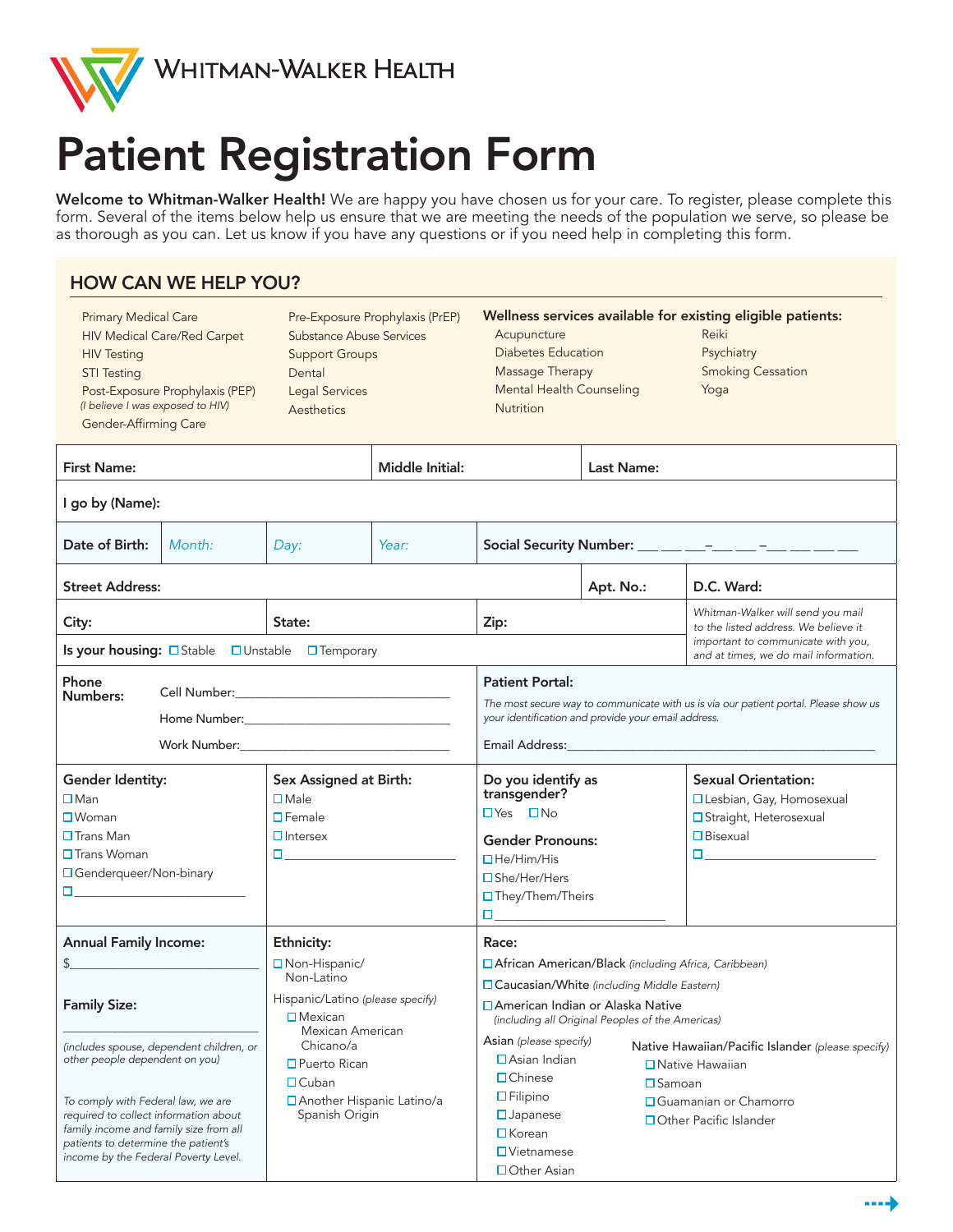### Patient Registration Form (continued)

| Language:<br>□ English □ Spanish<br><b>D</b> and<br>$\Box$ I request language translation services.                                                                                                                                       |                                                                                                                                                                                                                                                                                                                                                                                                      | Deaf or hard of hearing:<br>$\Box Y$ es $\Box$ No<br>Preference:<br>$\Box$ Live interpreter                    |                      | Do you have an advanced health care directive?<br>$\Box$ Yes (please bring a copy for your WWH health record)<br>$\square$ No<br>If no, would you like more information? |        |      |  |
|-------------------------------------------------------------------------------------------------------------------------------------------------------------------------------------------------------------------------------------------|------------------------------------------------------------------------------------------------------------------------------------------------------------------------------------------------------------------------------------------------------------------------------------------------------------------------------------------------------------------------------------------------------|----------------------------------------------------------------------------------------------------------------|----------------------|--------------------------------------------------------------------------------------------------------------------------------------------------------------------------|--------|------|--|
| <b>Emergency Contact Information</b>                                                                                                                                                                                                      | □ Video remote interpreter<br>$\Box$ Yes                                                                                                                                                                                                                                                                                                                                                             |                                                                                                                | $\Box$ No            |                                                                                                                                                                          |        |      |  |
|                                                                                                                                                                                                                                           |                                                                                                                                                                                                                                                                                                                                                                                                      |                                                                                                                |                      |                                                                                                                                                                          |        |      |  |
| <b>First Name:</b>                                                                                                                                                                                                                        | Last Name:                                                                                                                                                                                                                                                                                                                                                                                           |                                                                                                                | <b>Relationship:</b> |                                                                                                                                                                          |        |      |  |
| <b>Street Address:</b>                                                                                                                                                                                                                    |                                                                                                                                                                                                                                                                                                                                                                                                      | Apt.:                                                                                                          | City:                |                                                                                                                                                                          | State: | Zip: |  |
| <b>Cell Number:</b>                                                                                                                                                                                                                       |                                                                                                                                                                                                                                                                                                                                                                                                      | <b>Work Number:</b>                                                                                            |                      |                                                                                                                                                                          |        |      |  |
| <b>Home Number:</b>                                                                                                                                                                                                                       |                                                                                                                                                                                                                                                                                                                                                                                                      | <b>Email Address:</b>                                                                                          |                      |                                                                                                                                                                          |        |      |  |
| <b>Payment and Insurance Information</b>                                                                                                                                                                                                  |                                                                                                                                                                                                                                                                                                                                                                                                      |                                                                                                                |                      |                                                                                                                                                                          |        |      |  |
| PLEASE PROVIDE YOUR INSURANCE CARD AT THE TIME OF REGISTRATION.<br>A list of insurance we accept is available on our website. Our registration staff can also assist you.                                                                 |                                                                                                                                                                                                                                                                                                                                                                                                      |                                                                                                                |                      |                                                                                                                                                                          |        |      |  |
| Are you insured?<br>$\Box$ Yes $\Box$ No                                                                                                                                                                                                  | If you do not have insurance, you must meet with the Public Benefits and Insurance Navigators. You may be<br>eligible for insurance or our sliding fee schedule for your services. In order to determine your eligibility, you<br>must provide income, family size, and residency documentation. Until we receive your documentation, you will<br>be responsible for the full fee for your services. |                                                                                                                |                      |                                                                                                                                                                          |        |      |  |
| Insurances we do not accept:                                                                                                                                                                                                              | If we do not take your insurance OR you have an HMO, we encourage you to select a provider who takes your<br>insurance. Choosing to get your care with us will mean being charged for the full fee of your care and seeking<br>reimbursement from your insurer.                                                                                                                                      |                                                                                                                |                      |                                                                                                                                                                          |        |      |  |
| Insurance Information:                                                                                                                                                                                                                    | Company:                                                                                                                                                                                                                                                                                                                                                                                             |                                                                                                                |                      | <b>Identification Number:</b>                                                                                                                                            |        |      |  |
|                                                                                                                                                                                                                                           | <b>Group Number:</b>                                                                                                                                                                                                                                                                                                                                                                                 |                                                                                                                |                      | <b>Contact Number</b> (on back of card):                                                                                                                                 |        |      |  |
|                                                                                                                                                                                                                                           | In whose name is your insurance?<br>$\square$ Self<br>$\Box$ Other                                                                                                                                                                                                                                                                                                                                   |                                                                                                                |                      | If private/commercial insurance:<br>□ Employer-Paid<br>$\Box$ Individual-Paid<br>$\Box$ Other:                                                                           |        |      |  |
|                                                                                                                                                                                                                                           | Is the responsible party a Whitman-Walker patient? $\Box$ Yes $\Box$ No                                                                                                                                                                                                                                                                                                                              |                                                                                                                |                      |                                                                                                                                                                          |        |      |  |
| <b>Secondary Insurance</b><br>Information:                                                                                                                                                                                                | Company:                                                                                                                                                                                                                                                                                                                                                                                             |                                                                                                                |                      | <b>Identification Number:</b>                                                                                                                                            |        |      |  |
|                                                                                                                                                                                                                                           | <b>Contact Number</b> (on back of card):                                                                                                                                                                                                                                                                                                                                                             |                                                                                                                |                      |                                                                                                                                                                          |        |      |  |
| Sex/Gender Marker<br>with Insurance Company:<br>your insurance company?<br>$\square$ Male $\square$ Female                                                                                                                                |                                                                                                                                                                                                                                                                                                                                                                                                      | WWH recognizes your gender identity. For insurance<br>billing purposes, what sex/gender marker is on file with |                      | Is your legal name on your insurance card?<br>$\Box$ Yes<br>$\square$ No, it's listed as                                                                                 |        |      |  |
| □ For HIV+ patients: I understand that I may be eligible for savings on my health care if I incur a certain level of health care expenses.<br>For more information, I will call the Public Benefits and Insurance line at 4 202.745.6151. |                                                                                                                                                                                                                                                                                                                                                                                                      |                                                                                                                |                      |                                                                                                                                                                          |        |      |  |

#### Acknowledgment of Responsibility for Payment for Services and Assignment of Benefits

• I understand that I am responsible for all charges and fees for my care, except any that might be covered by insurance accepted by WWH.

• I understand that payment, including co-insurance, co-pays and self-pay / sliding fee payments, is due at the time of service.

• For uninsured or underinsured clients: I understand that if my income, family size, or residency changes, I will bring in documentation of those changes to the Public Benefits and Insurance Navigators. Navigators will re-assess my eligibility for insurance on the sliding fee scale and/or grant-supported care.

| <b>Signature:</b>                                                                                                                 | Date: |
|-----------------------------------------------------------------------------------------------------------------------------------|-------|
| Give completed form to Reception; fax to 202.332.1049; mail to Client Services, 1377 R Street NW, Suite 200, Washington, DC 20009 |       |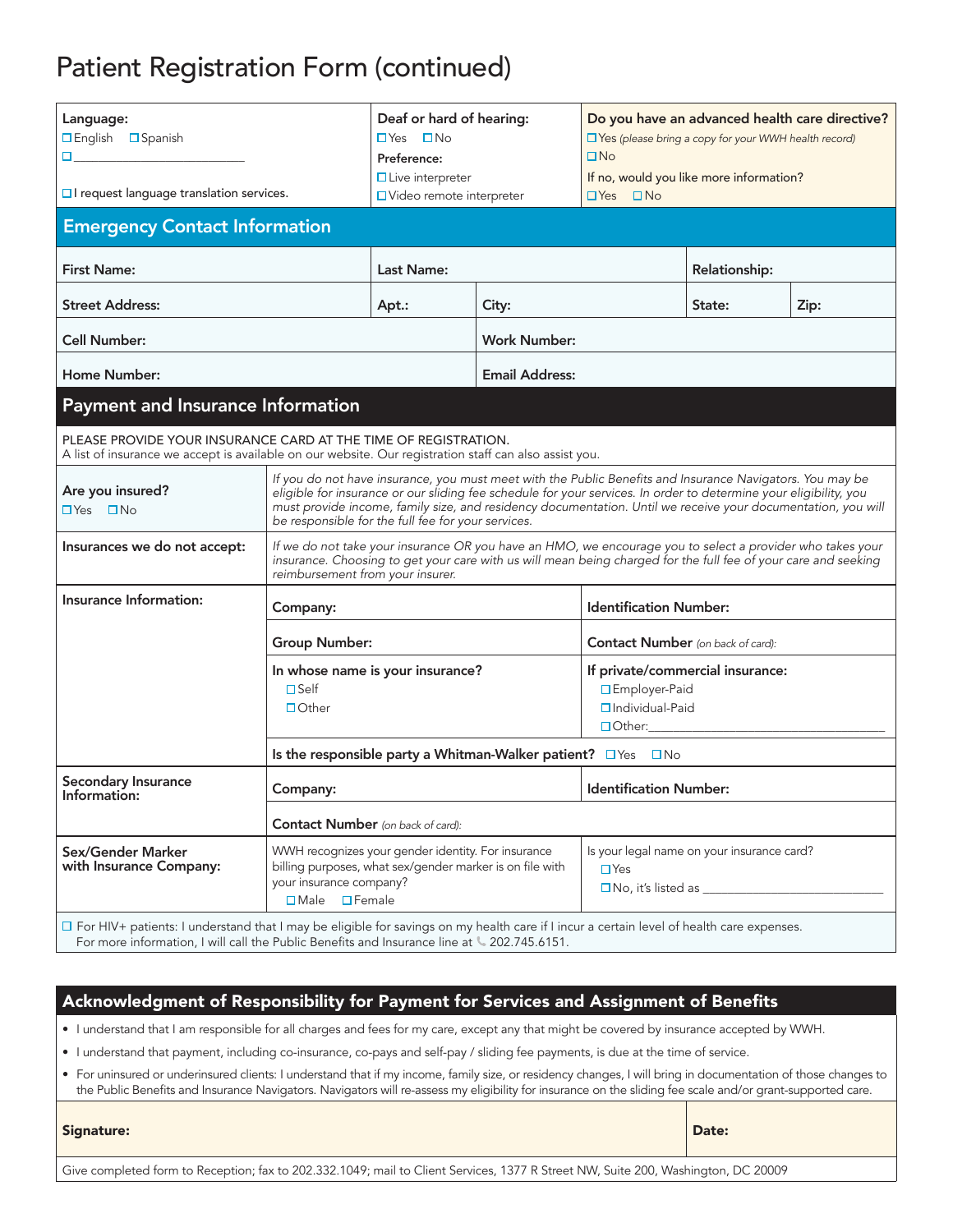

# Consents and Acknowledgments

In order for you to become a patient, we need your consent to provide you with care. We also need you to acknowledge that we have provided you with certain important information and documents. If you have any questions about any of this information or need help completing this form, please do not hesitate to ask a member of our staff. It is important to us that you feel comfortable with all of this information. By signing, you are indicating that you understand the information, have been given a chance to ask questions, and are giving your consent.

#### GENERAL CONSENT TO TREAT

I voluntarily agree to receive services from WWH, and authorize the providers of WWH to provide such care, treatment, or services as are considered necessary and advisable for me. I understand that I should participate in the planning for my care and that I have a right to refuse interventions, treatment, care, services or medications at any time to the extent the law allows. I know that the care I will receive may include tests, injections, and other medications, etc., that are based on established medical criteria, but not free of risk. Finally, I know that WWH sometimes has students/residents being trained as doctors, nurses, therapists and other health care providers who might be helping to care for me. These individuals are under the supervision of licensed providers. I understand that WWH is committed to involving me in my care and that no one can be given care at WWH without agreeing to the care unless there is an emergency. If there is an emergency, I know that someone at WWH may help me without waiting for me to say okay. I understand that some services require me to sign another Informed Consent to Treatment so I may be asked to complete that later.

#### NOTICE OF PRIVACY PRACTICE

I have been given a copy of WWH's Notice of Privacy Practices and I understand that WWH is required by law to protect my personal health information. I have had the chance to ask questions about WWH's Notice of Privacy Practices and feel comfortable with the protections that it offers me. I understand that there are times when the law allows my personal health information to be shared with individuals or entities outside of WWH, including but not limited to for treatment, payment and operations purposes, when required by law, and in connection with the mandatory reporting of certain diseases.

#### INTEGRATED MODEL OF CARE

WWH offers a wide variety of services to its clients. I understand that in order for me to get the best service for my needs, programs within WWH may share information concerning my health to ensure the quality and continuity of my care across service areas. For example, WWH may share my demographic information, medical and other service referrals, and other non-clinical information with WWH Legal Services to allow for legal referrals and for scheduling purposes. The details of my health records will only be shared with WWH lawyers if I agree for them to take my legal case.

#### HEALTH INFORMATION EXCHANGE AND PDMP

I understand that WWH participates in the Chesapeake Regional Information System for Our Patients (CRISP) Health Information Exchange (HIE) and the Capital Partners in Care (CPC) HIE. These HIEs provide a way of sharing my health information among participating doctors' offices, hospitals, labs, radiology centers, and other providers through secure, electronic means. I have been informed that my health information, including information relating to the mental health services I receive at WWH, will be shared with the HIEs in order to better coordinate my care and assist providers and public health officials in making more informed decisions. I have been advised by WWH that I have the right to "opt-out" of the HIEs at any time. I understand that I can request a copy of WWH's "opt-out" form and direct WWH to disable access to my health information, except to the extent that disclosure of such information is permitted or mandated by law.

I also acknowledge that it may be necessary for my Whitman-Walker Health provider to obtain information about my medications through the Prescription Drug Monitoring Program (PDMP) as required by state law.

#### PATIENT RIGHTS AND RESPONSIBILITIES

I have been given a copy of the WWH Rights and Responsibilities document and understand that both WWH and I are responsible for adhering to the Rights and Responsibilities. I understand that I have a right to file a complaint or grievance with WWH, as described on the WWH website and in the Patient Feedback notice posted on bulletin boards at the health center. I also understand that WWH has a Patient Handbook that contains information about being a patient at WWH including services offered, hours of operation and contact information.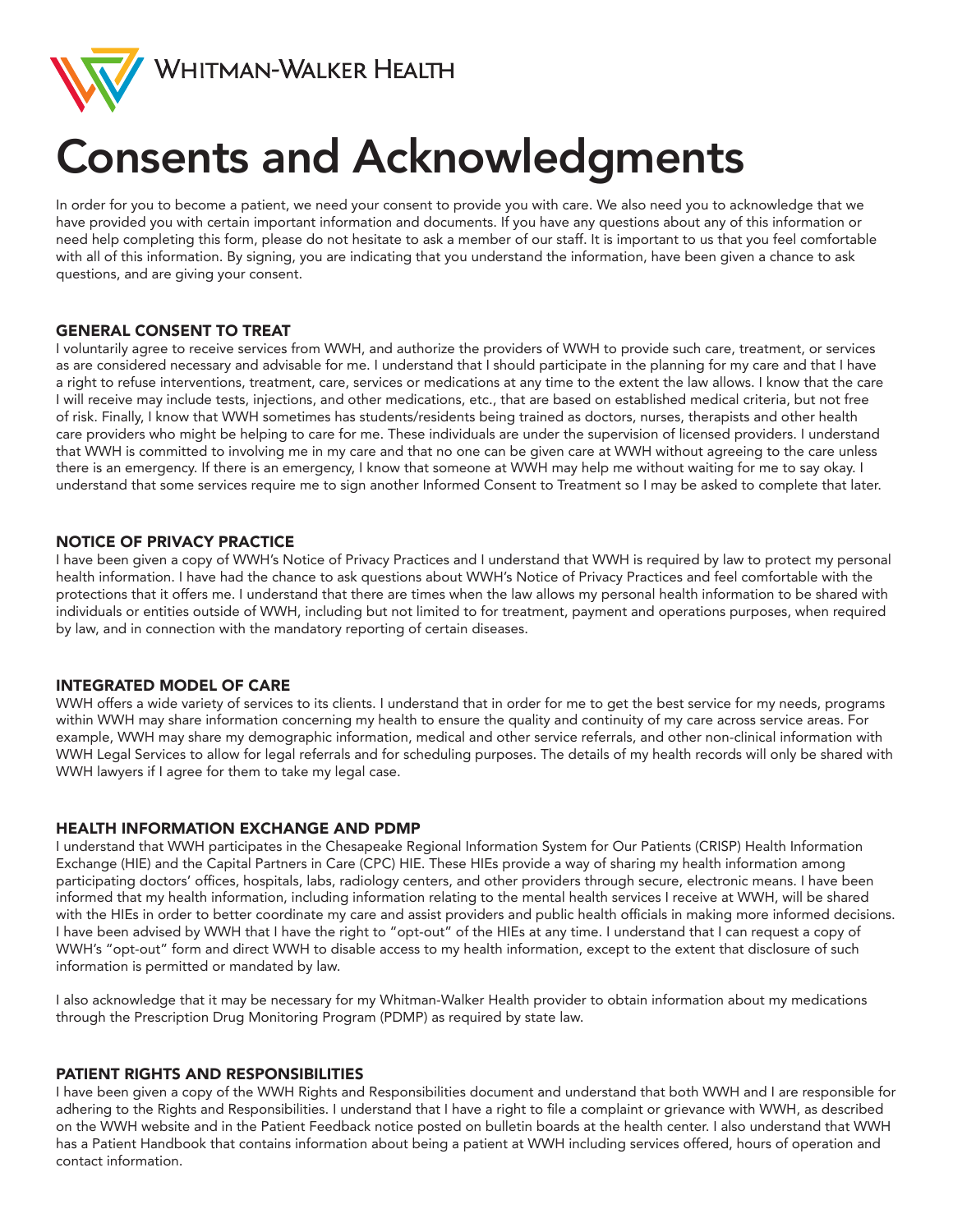

# Consents and Acknowledgments (CONTINUED)

#### RELEASE OF INFORMATION FOR BILLING AND CONSENT TO REIMBURSE

I know that WWH needs to send parts of my personal health information to organizations that help pay for my care, such as my insurance company or an organization that grants money to WWH. I allow WWH to release the relevant parts of my records so that my care can be paid for. If I do not feel comfortable with this, then I understand that I can request a higher level of privacy protection than is afforded to me under the Health Insurance Portability and Accountability Act (HIPAA).

#### CONSENT TO COMMUNICATIONS VIA E-COMMUNICATIONS

The U. S. Department of Health and Human Services permits patients to request electronic communications with their providers. I acknowledge that the most secure means of communicating with WWH is by use of the patient portal. Any other method of communicating electronically presents a greater risk of breach of privacy because the communications may be intercepted by third parties or transmitted to unintended parties. WWH will make an effort to limit the information it includes in e-communications with me. I understand, however, that information about my medical care (including appointments, billing information, prescriptions and test results) may be sent to me electronically. By signing below, I am choosing and consenting freely to electronic communications. If I wish to discontinue e-communications with WWH, I can submit an E-communications Opt-Out Form available from Client Services or on the WWH website.

#### ACKNOWLEDGMENT OF DUTY TO REIMBURSE WWH FOR HEALTH CARE SERVICES

I understand that WWH offers a Sliding Fee Scale of discounted or free health care items and services to individuals who are deemed unable to pay based on their level of income. In order to be eligible for WWH's Sliding Fee Scale of discounted or free services, I will need to provide WWH's Public Benefits and Insurance Navigation team with documents establishing that I meet income eligibility requirements. If I do not provide the required documents to WWH, I am responsible for paying my fees for medical, behavioral health, or dental services received at WWH in full at the time of service. I also understand that if I am an insured patient with insurance WWH does not accept, or an insured patient with a copay obligation who fails to pay fees or copays due at the time of service, I will not be scheduled for future appointments until such time as my outstanding fees or copays are paid.

#### By signing my name below, I am acknowledging that I have read, and fully understand, each of the separate paragraphs set forth above.

| Signature:                                                          | Date:          |
|---------------------------------------------------------------------|----------------|
| <b>Printed Name:</b><br>(If other than patient, print relationship) | Date of Birth: |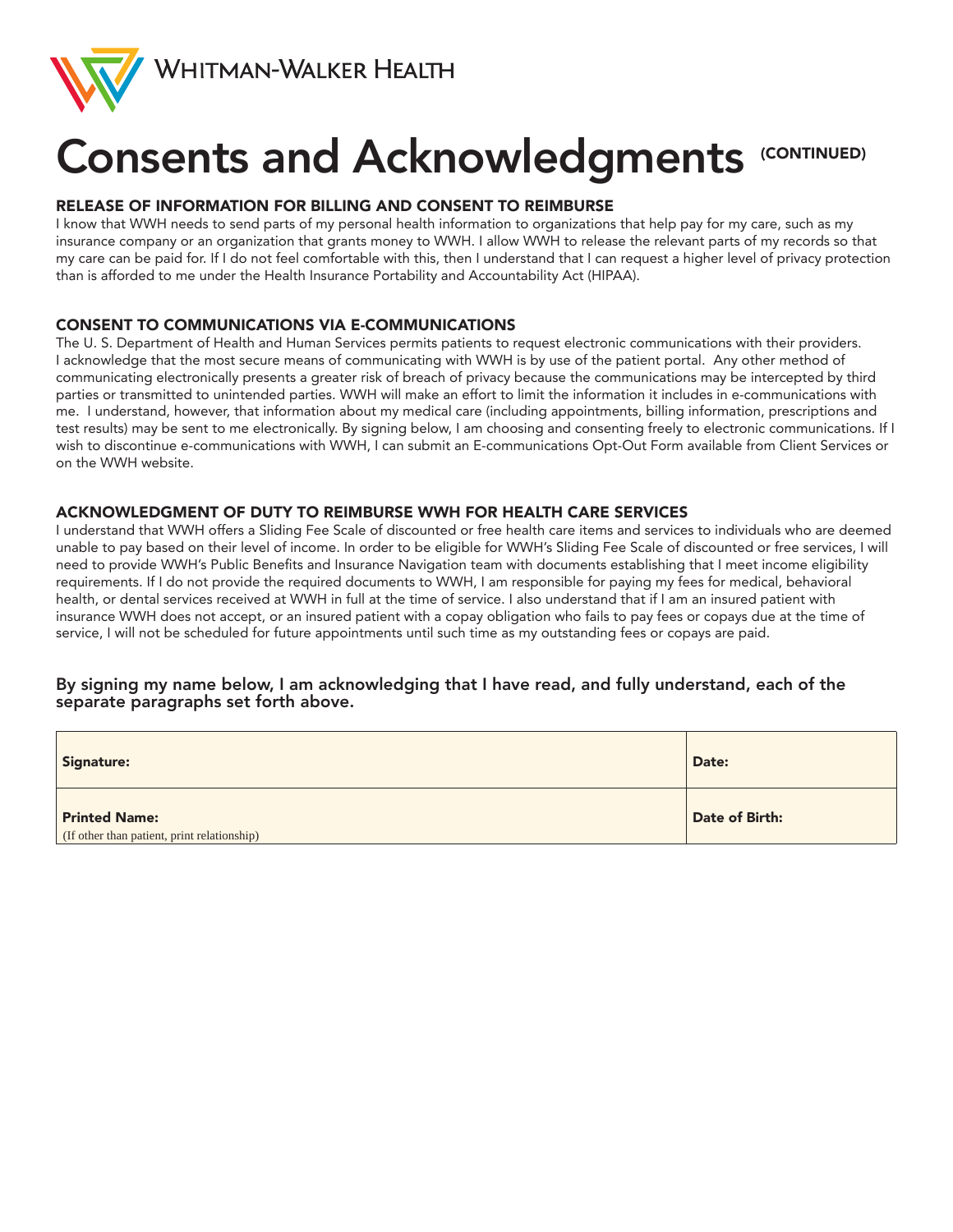

Whitman-Walker Health

### Patient Acknowledgment of Financial Obligation

#### PREAMBLE

Whitman-Walker Health ("WWH") is a Federally Qualified Health Center ("FQHC" or "Health Center") that is subject to Section 330 of the Public Health Service Act. Section 330 specifies that Health Centers must assure that no patient will be denied services due to their inability to pay for such services. It also requires Health Centers to adopt written policies and procedures to maximize collections and reimbursement for their costs in providing health services.

#### I UNDERSTAND THAT I AM RESPONSIBLE FOR:

- Contributing to the cost of my care and treatment as my health insurance coverage requires and based on my ability to pay;
- Providing WWH with the information it needs to receive reimbursement for the treatment or services it provides to me;
- Requesting consideration for discounted fees under WWH's Sliding Fee Scale based on my level of income, and providing documentation to support eligibility for discounted fees that may be requested by WWH's Public Benefits and Insurance Navigation team;
- Assisting the Public Benefits and Insurance Navigators with any application for insurance or public benefits that I may be entitled to;
- Paying my co-payment (if applicable) when I check-in for my appointment and paying my deductible or any other fees that may be owed at the conclusion of the medical visit;
- Paying my fees for medical, behavioral health, or dental services received at WWH in full at the time of service, either upon check-in or at check-out as requested by WWH if I have been deemed a self-pay patient based on the fact that I have insurance coverage that WWH does not accept but have elected to remain in care at WWH.

I understand that if I am an insured self-pay patient or an insured patient with a copay obligation who fails to pay fees or copays due at the time of service, I will not be scheduled for future appointments until such time as my outstanding fees or copays are paid. If I fail to pay my outstanding fees or copays in 30 days, WWH presumes that you are transitioning your care to another provider. If you have a health care issue requiring immediate care during the next 30 days, you may contact WWH and your provider will determine whether you should be seen. To prevent you from running out of medications, a thirty (30) day renewal will be made available if needed.

| <b>Signature:</b>                                                   | Date:          |
|---------------------------------------------------------------------|----------------|
| <b>Printed Name:</b><br>(If other than patient, print relationship) | Date of Birth: |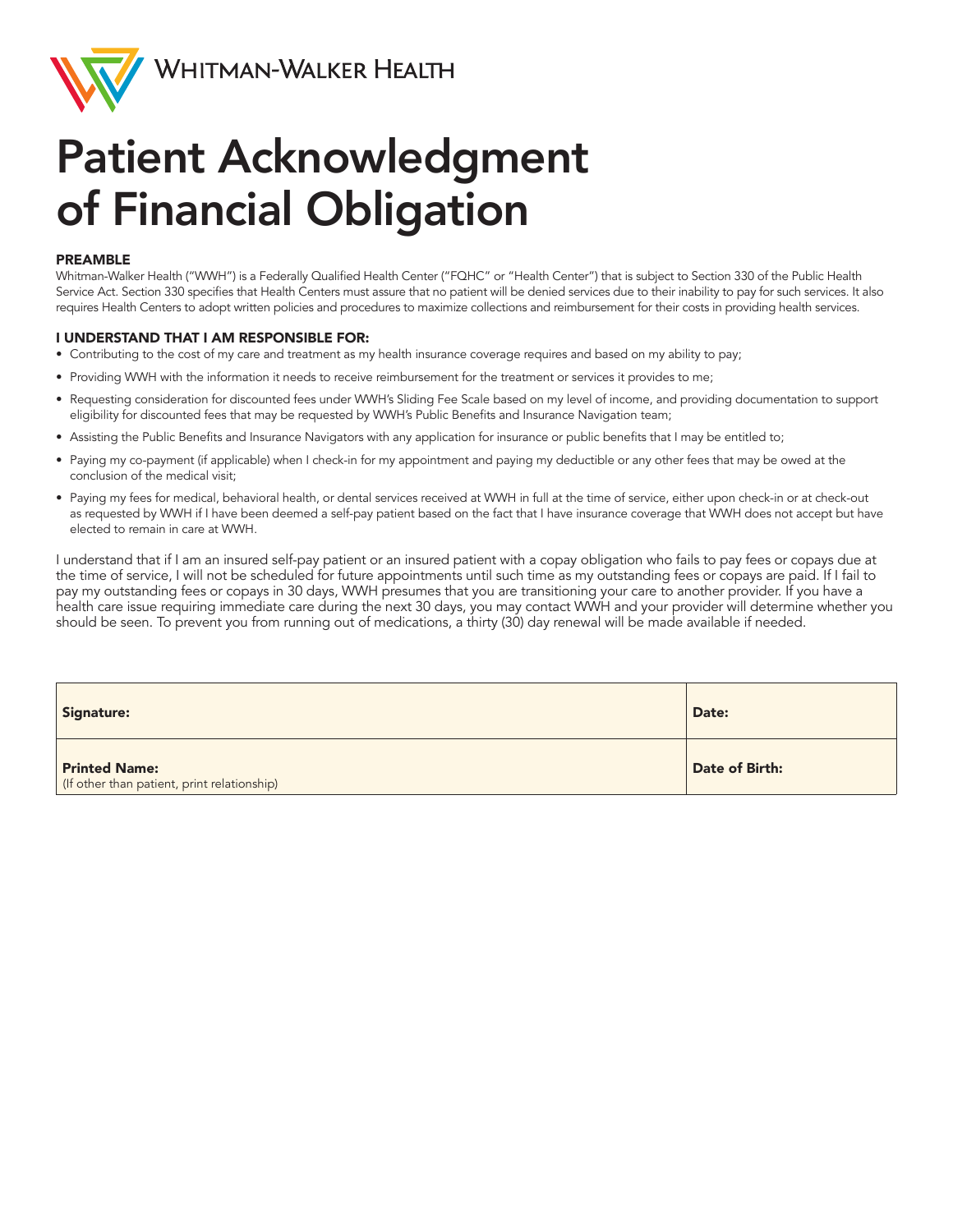

### Patient Rights and Responsibilities Statement

#### AS A WWH PATIENT, YOU HAVE THE RIGHT TO:

#### ACCESS SERVICES in a safe and respectful manner

- Receive services at WWH regardless of your race, color, religion, sex, marital status, sexual orientation, gender identity or expression, English language proficiency, national origin, age, disability, veteran status, or any other status protected by law.
- Receive respect and consideration from every employee, volunteer or trainee you interact with at WWH.
- Feel safe from harm and free from verbal, physical, or psychological abuse, intimidation or harassment when you are at WWH's facilities.

#### PRIVACY regarding your personal health information

- Expect WWH to comply with the Federal and State privacy laws when using or disclosing information about you or the health care and related services you receive at WWH.
- Receive a copy of WWH's Notice of Privacy Practices when you register as a new patient so that you will be more fully informed about your privacy rights.
- Active involvement in your ongoing care
- Help WWH providers and staff to develop a plan for the treatment and services you receive at WWH.
- Provide (or withhold) your consent to voluntary treatment, including your participation in clinical research, and be informed about the consequences of refusing any treatment or service.
- Provide WWH staff members with positive or negative feedback about your care, or voice your concerns or complaints about the Health Center.

#### TIMELY INFORMATION about your care

- Receive complete information about your diagnosis, and treatment or service plan in plain language that you can understand.
- Obtain a copy of your medical records upon request unless the law permits WWH to withhold the records.
- Receive an explanation of the costs associated with your care at WWH.
- Obtain assistance with referrals to other providers.

#### QUALITY SERVICES from our health center

- Receive coordinated health care treatment and services consistent with professional standards.
- Receive services from licensed and credentialed WWH providers.
- Request WWH to provide hearing, language, literacy or other communication assistance required by law.
- Receive services and care in the least restrictive environment feasible, free from chemical or physical restraints.

#### AS A WWH PATIENT, YOU ARE RESPONSIBLE FOR:

#### YOUR PERSONAL INTERACTIONS with our health center team

- Treat WWH employees, volunteers, trainees, contractors, other patients, and guests with respect at all times.
- Do not make any threatening or offensive statements at WWH's facilities.
- Do not engage in any act of physical violence or other threatening or inappropriate behavior at WWH's facilities, which includes bringing a weapon of any kind on site.
- Do not distribute or use alcohol or drugs on WWH's property or enter a WWH facility or program under the influence of illegal drugs or alcohol.

#### ACTIVE ENGAGEMENT in your care

- Take an active part in your treatment or service plan at WWH and stay in contact with your providers about your care.
- Request any hearing, language, literacy or other communications assistance you may need at least 48 hours prior to your visit.
- Show up for your appointments at least 15 minutes ahead of schedule and provide advance notice whenever it becomes necessary to cancel an appointment at WWH.
- Contribute to the cost of your care that the law or the health plan that you participate in require you to pay.

#### TIMELY INFORMATION sharing

• Provide WWH with complete, accurate, and truthful information at all times.

WWH's Patient Rights and Responsibilities Policy grants WWH discretion to take action placing limits on a patient's ability to receive treatment or services at WWH based on a patient's failure to meet their Responsibilities or for any other reason permitted by law. Likewise, any WWH patient has discretion to decide not to seek further treatment or services at WWH based on WWH's failure to abide by the patient Rights set forth in this Statement or for any other reason.

If you believe your rights as a Whitman-Walker Health patient have been violated... please contact our Compliance Department at  $\&$  202.745.7000.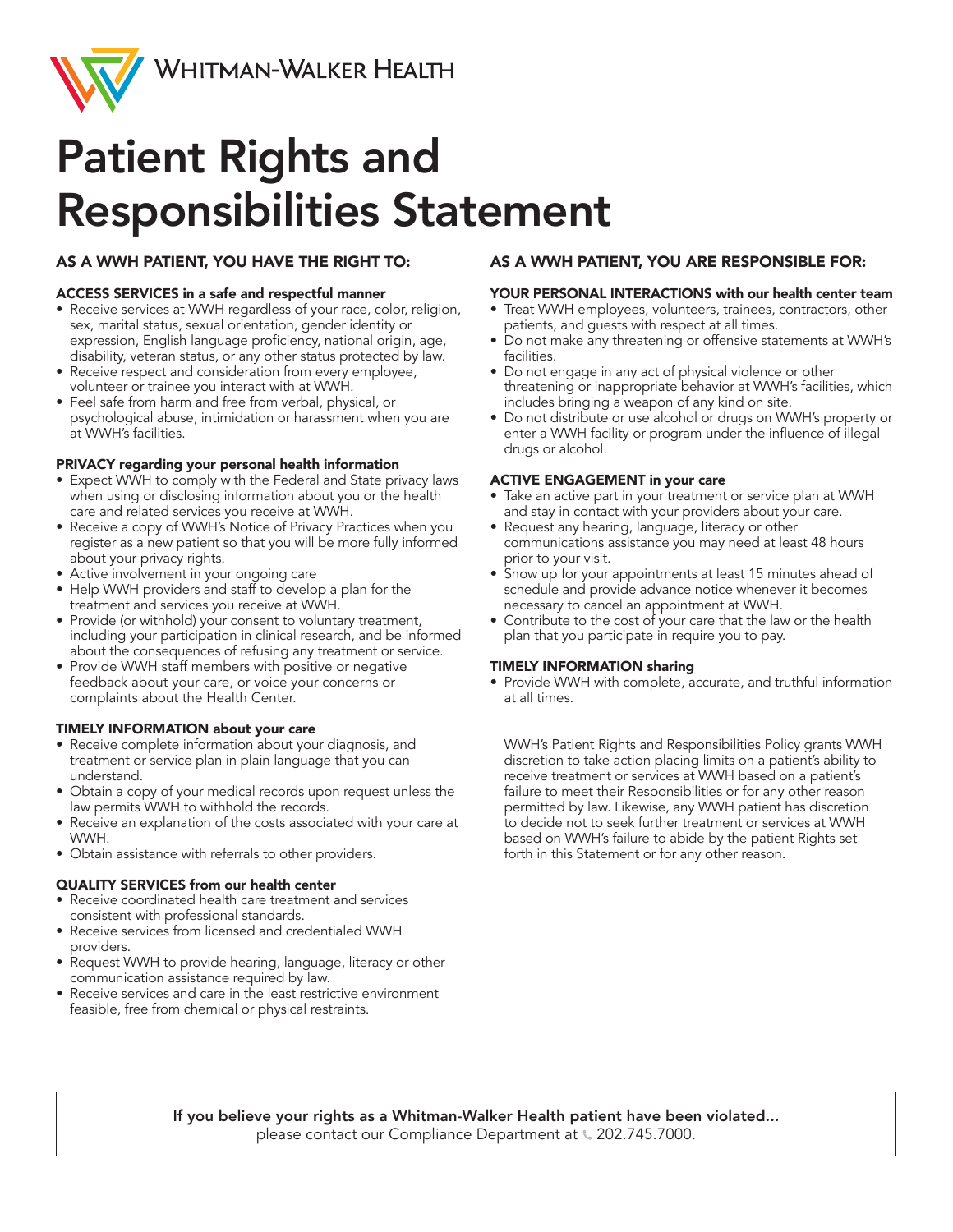

## Notice of Privacy Practices

This Notice describes how medical information about you may be used and disclosed by Whitman-Walker Health (WWH) and how you can get access to this information. Please review it carefully.

#### YOUR RIGHTS

You have the right to:

- Get a copy of your paper or electronic medical record
- Correct your paper or electronic medical record
- Request confidential communications
- Ask us to limit the information about you that we share
- Get a list of those with whom we've shared your information
- Get a copy of this Notice of Privacy Practices
- Choose someone to act as your personal representative for purposes of your health information
- File a complaint if you believe your privacy rights have been violated

#### YOUR CHOICES

You have some choices in the way that we use and share information as we:

- Tell family and friends about your health
- Provide disaster relief
- Provide mental health care
- Market our services and sell your information
- Raise funds

#### OUR USES AND DISCLOSURES

We may use and share your information as we:

- Treat you
- Run our organization
- Bill for your services
- Help with public health and safety issues
- Do research
- Comply with the law
- Respond to organ and tissue donation requests
- Work with a medical examiner or funeral director • Address workers' compensation, law enforcement, and other
- government requests
- Respond to lawsuits and legal actions

A more detailed description of your rights, your choices and our uses and disclosures of your health information is set forth below:

#### YOUR RIGHTS

When it comes to your health information, you have certain rights. This section of our Notice of Privacy Practices explains your rights and some of our responsibilities under the law.

#### Get an electronic or paper copy of your medical record.

- You can ask to see or get an electronic or paper copy of your medical record and other health information we have about you.
- We will provide a copy or a summary of your health information, usually within 30 days of your request. We may charge a reasonable, cost-based fee.
- You can ask us to correct health information about you that you think is incorrect or incomplete.

#### Ask us to amend your medical record

We may say "no," but we'll tell you why in writing within 60 days.

#### Request confidential communications

• Make a reasonable request to contact you in a specific way (for example, home or office phone) or to send mail to a different address.

#### Ask us to limit what we use or share

- You can ask us not to use or share certain health information for treatment, payment, or our operations. We are not required to agree to your request, and we may say "no" if it would affect your care.
- If you pay for a service or health care item out-of-pocket in full, you can ask us not to share that information for the purpose of payment or our operations with your health insurer. We will say "yes" unless a law requires us to share that information.

#### Get a list of those with whom we've shared information

- You can ask for a list (accounting) of the times we've shared your health information for six years prior to the date you ask, who we shared it with, and why.
- We will include all the disclosures except for those about treatment, payment, and health care operations, and certain other disclosures (such as any you asked us to make). We'll provide one accounting a year for free but will charge a reasonable, cost-based fee if you ask for another one within 12 months.

#### Get a copy of this Notice of Privacy Practices

• You can ask for a paper copy of this Notice at any time, even if you have agreed to receive the Notice electronically and we will provide you with a paper copy promptly.

#### Choose someone to act for you

- If you have given someone health care power of attorney or if someone is your legal guardian, that person can exercise your rights and make choices about your health information.
- Our Legal Services Department can assist you with the preparation of a health care power of attorney document that provides authority for another person to act on your behalf.

#### File a complaint if you feel your rights are violated

- You can complain if you feel we have violated your rights by contacting Whitman-Walker's Privacy Officer at 202.745.7000
- You can file a complaint with the U.S. Department of Health and Human Services Office for Civil Rights by sending a letter to 200 Independence Avenue, SW, Washington, DC 20201, calling 1.877. 696.6775, or visiting www.hhs.gov/ocr/privacy/hipaa/ complaints.
- We will not retaliate against you for filing a complaint.

#### YOUR CHOICES

For certain health information, you can tell us your choices about what we share. If you have a clear preference for how we share your information in the situations described below, talk to us. Tell us what you want us to do, and we will follow your instructions. In these cases, you have both the right and choice to tell us to:

- Share information with your family, close friends, or others involved in your care
- Share information in a disaster relief situation

If you are not able to tell us your preference, for example if you are unconscious, we may go ahead and share your information if we believe it is in your best interest. We may also share your information when needed to lessen a serious and imminent threat to health or safety.